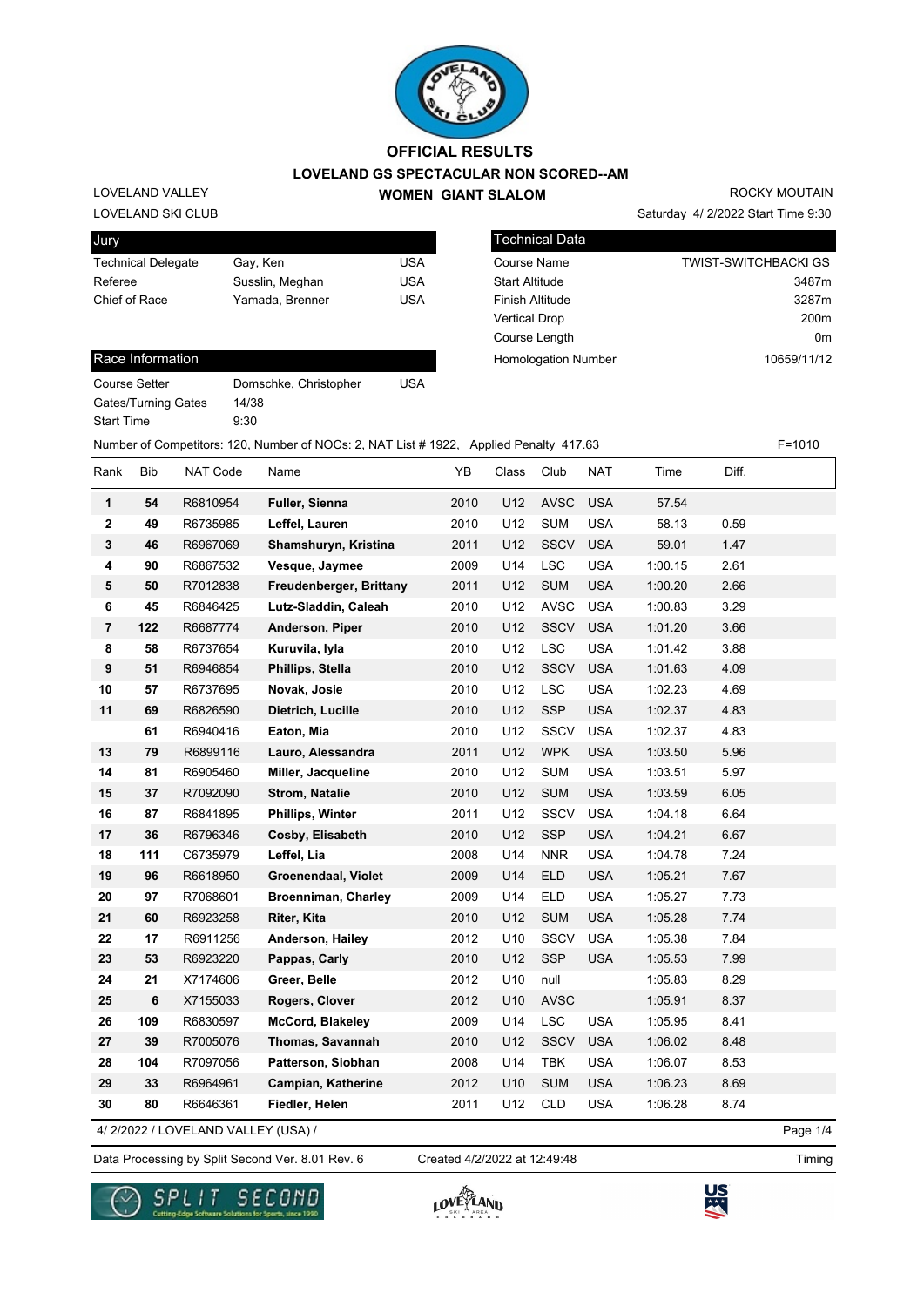ROCKY MOUTAIN

Saturday 4/ 2/2022 Start Time 9:30

| Rank | <b>Bib</b> | NAT Code | Name                         | YB   | Class | Club        | NAT        | Time    | Diff. |  |
|------|------------|----------|------------------------------|------|-------|-------------|------------|---------|-------|--|
| 31   | 1          | R6940399 | Broggi, Valentina            | 2013 | U10   | <b>SSP</b>  | <b>USA</b> | 1:06.48 | 8.94  |  |
| 32   | 56         | X6965736 | Gonzalez, Mia                | 2010 | U12   | <b>SSCV</b> |            | 1:06.57 | 9.03  |  |
| 33   | 118        | R6777725 | Tamblyn, Taylor              | 2009 | U14   | ELD         | <b>USA</b> | 1:06.71 | 9.17  |  |
| 34   | 8          | R6984756 | Wannamaker, Zoe              | 2012 | U10   | <b>SSCV</b> | <b>USA</b> | 1:06.76 | 9.22  |  |
| 35   | 44         | R6740086 | Gjertson, Kaia               | 2010 | U12   | <b>LSC</b>  | <b>USA</b> | 1:07.12 | 9.58  |  |
| 36   | 100        | R6608120 | Moerk, Kylie                 | 2008 | U14   | <b>TBK</b>  | <b>USA</b> | 1:07.18 | 9.64  |  |
| 37   | 107        | R6926577 | Almuti, Sienna               | 2009 | U14   | <b>SUM</b>  | <b>USA</b> | 1:07.23 | 9.69  |  |
| 38   | 35         | X7060528 | Popkova, Eliska              | 2011 | U12   | <b>SUM</b>  |            | 1:07.34 | 9.80  |  |
| 39   | 119        | R6914802 | Schaub, Sonya                | 2009 | U14   | <b>SSCV</b> | <b>USA</b> | 1:07.47 | 9.93  |  |
| 40   | 10         | R7027970 | Carlson, Sofia               | 2012 | U10   | <b>AVSC</b> | <b>USA</b> | 1:07.62 | 10.08 |  |
| 41   | 102        | R6842697 | Schmidt, Petra               | 2009 | U14   | ELD         | <b>USA</b> | 1:07.78 | 10.24 |  |
| 42   | 98         | R6993845 | Vincent, Ava                 | 2009 | U14   | <b>ELD</b>  | <b>USA</b> | 1:07.87 | 10.33 |  |
| 43   | 89         | R6777922 | <b>Barbour, Tessa</b>        | 2009 | U14   | <b>ELD</b>  | <b>USA</b> | 1:07.92 | 10.38 |  |
| 44   | 83         | R6727300 | Bell, Jessica                | 2010 | U12   | <b>SSP</b>  | <b>USA</b> | 1:08.58 | 11.04 |  |
| 45   | 105        | R6895476 | Powers, Rylie                | 2009 | U14   | <b>LSC</b>  | <b>USA</b> | 1:08.63 | 11.09 |  |
| 46   | 82         | R6958772 | Bodam, Petra                 | 2010 | U12   | <b>ELD</b>  | <b>USA</b> | 1:08.74 | 11.20 |  |
| 47   | 38         | R6714843 | Dinse, Sophie                | 2010 | U12   | TBK         | <b>USA</b> | 1:08.83 | 11.29 |  |
| 48   | 66         | R6977610 | Kelty, Kendall               | 2010 | U12   | <b>LSC</b>  | <b>USA</b> | 1:08.94 | 11.40 |  |
| 49   | 93         | R6821083 | King, Chloe                  | 2009 | U14   | <b>CLD</b>  | <b>USA</b> | 1:09.13 | 11.59 |  |
| 50   | 86         | R7059795 | Foss, Lily                   | 2010 | U12   | <b>SUM</b>  | <b>USA</b> | 1:09.25 | 11.71 |  |
| 51   | 94         | R6586872 | <b>Charles, Emily</b>        | 2009 | U14   | <b>SUM</b>  | <b>USA</b> | 1:09.35 | 11.81 |  |
| 52   | 48         | X6965721 | Gonzalez, Alexa              | 2010 | U12   | <b>SSCV</b> |            | 1:09.36 | 11.82 |  |
| 53   | 12         | X7174616 | Greer, Ally                  | 2012 | U10   | null        |            | 1:09.66 | 12.12 |  |
| 54   | 25         | R7071152 | Rudolf, Sienna               | 2012 | U10   | <b>SUM</b>  | <b>USA</b> | 1:10.40 | 12.86 |  |
| 55   | 106        | R7075072 | May, Ellie                   | 2008 | U14   | SWSC        | <b>USA</b> | 1:10.66 | 13.12 |  |
| 56   | 78         | R7040354 | Thomsen, Rylee               | 2010 | U12   | SSP         | <b>USA</b> | 1:10.77 | 13.23 |  |
| 57   | 28         | R6795461 | Bopp, Grace                  | 2012 | U10   | ELD         | <b>USA</b> | 1:11.09 | 13.55 |  |
| 58   | 59         | R6784072 | Kozicki, Sophie              | 2011 | U12   | <b>LSC</b>  | <b>USA</b> | 1:11.30 | 13.76 |  |
| 59   | 62         | R6923237 | Riter, Kaia                  | 2010 | U12   | <b>SUM</b>  | <b>USA</b> | 1:11.37 | 13.83 |  |
| 60   | 71         | R7034973 | <b>Broenniman, Scarlett</b>  | 2011 | U12   | <b>ELD</b>  | <b>USA</b> | 1:11.48 | 13.94 |  |
| 61   | 63         | R6798162 | Montgomery, Thaya            | 2011 | U12   | <b>SUM</b>  | <b>USA</b> | 1:11.64 | 14.10 |  |
| 62   | 116        | R7003643 | Hendrickson, Olivia          | 2009 | U14   | <b>SUM</b>  | USA        | 1:11.65 | 14.11 |  |
| 63   | 110        | R6751772 | Borton, Rinnen               | 2008 | U14   | <b>CLD</b>  | <b>USA</b> | 1:11.86 | 14.32 |  |
| 64   | 103        | X7046932 | Neale, Rosie                 | 2009 | U14   | <b>SUM</b>  |            | 1:11.94 | 14.40 |  |
| 65   | 95         | R6922033 | Becker-Schwartz, Adina       | 2008 | U14   | <b>TBK</b>  | <b>USA</b> | 1:11.97 | 14.43 |  |
| 66   | 88         | R6923752 | Dickerson, Josie             | 2010 | U12   | SSP         | USA        | 1:12.13 | 14.59 |  |
| 67   | 108        | R6939621 | Braun, Alessandra            | 2009 | U14   | <b>SSCV</b> | <b>USA</b> | 1:12.39 | 14.85 |  |
| 68   | 15         | R6871562 | Mei-Dan, Neve                | 2012 | U10   | SSCV        | <b>USA</b> | 1:13.22 | 15.68 |  |
| 69   | 68         | R7061643 | Waters, Savannah             | 2010 | U12   | SSP         | <b>USA</b> | 1:13.32 | 15.78 |  |
| 70   | 114        | R7119904 | Raftery, Keira               | 2009 | U14   | <b>SSCV</b> | <b>USA</b> | 1:13.40 | 15.86 |  |
| 71   | 85         | R6879662 | <b>Christopher, Sunshine</b> | 2010 | U12   | SSP         | <b>USA</b> | 1:14.47 | 16.93 |  |
| 72   | 4          | R7113603 | Vaughn, Robin                | 2012 | U10   | AVSC        | <b>USA</b> | 1:14.61 | 17.07 |  |
| 73   | 16         | R7068411 | Cohn, Ariana                 | 2013 | U10   | SSCV        | <b>USA</b> | 1:14.77 | 17.23 |  |
| 74   | 117        | R7006180 | Wood, Sarah                  | 2009 | U14   | <b>SUM</b>  | <b>USA</b> | 1:14.94 | 17.40 |  |
| 75   | 115        | R7119581 | Minor, Sydney                | 2009 | U14   | <b>SUM</b>  | <b>USA</b> | 1:15.10 | 17.56 |  |

4/ 2/2022 / LOVELAND VALLEY (USA) /

LOVELAND SKI CLUB LOVELAND VALLEY

Data Processing by Split Second Ver. 8.01 Rev. 6 Created 4/2/2022 at 12:49:48 Timing Created 4/2/2022 at 12:49:48

Page 2/4





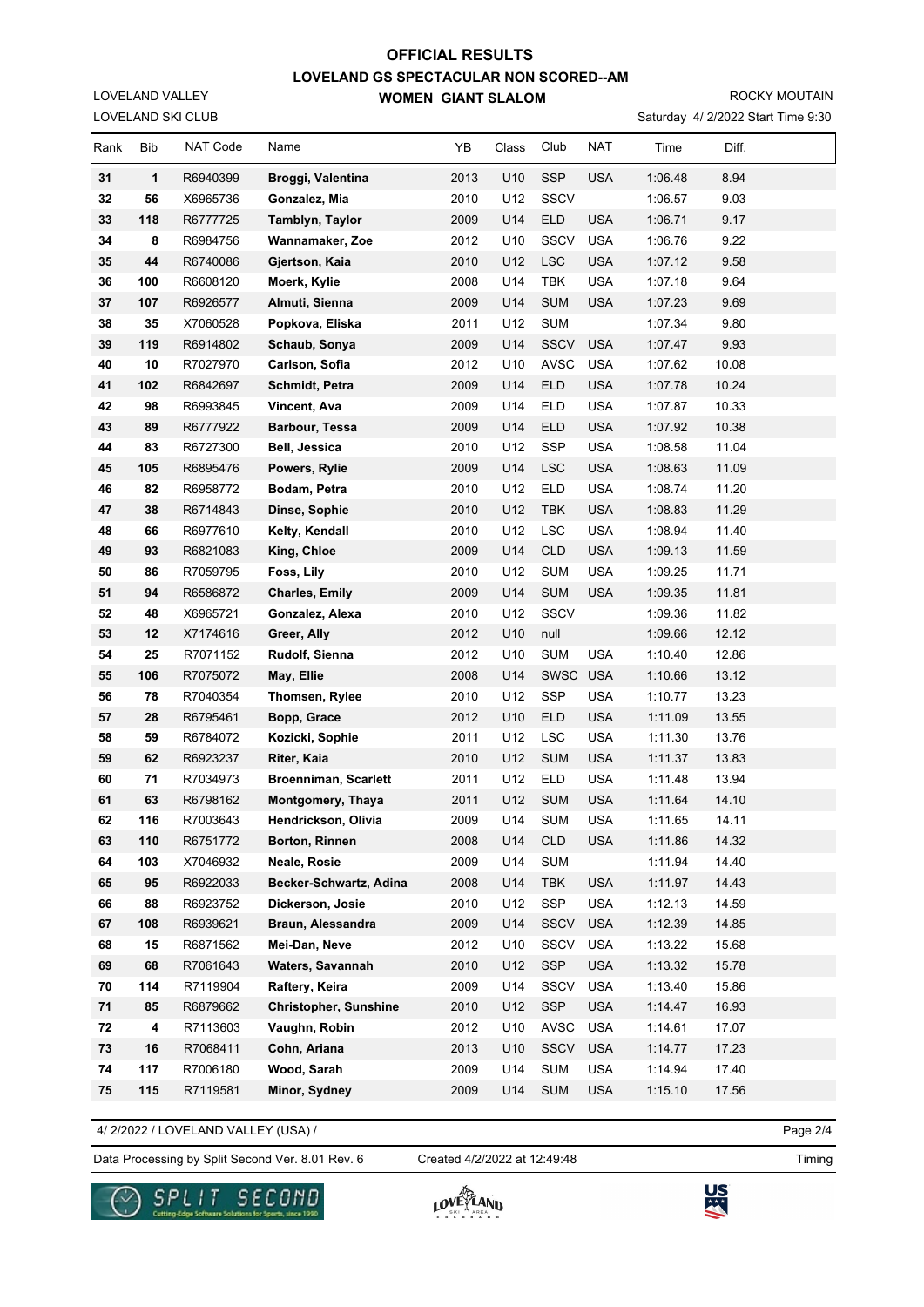ROCKY MOUTAIN

| Saturday 4/ 2/2022 Start Time 9:30 |  |  |  |  |
|------------------------------------|--|--|--|--|
|------------------------------------|--|--|--|--|

|      |                | LOVELAND SKI CLUB |                           |      |                 |             |            |         | Saturday 4/ 2/2022 Start Time 9:30 |  |
|------|----------------|-------------------|---------------------------|------|-----------------|-------------|------------|---------|------------------------------------|--|
| Rank | <b>Bib</b>     | <b>NAT Code</b>   | Name                      | YB   | Class           | Club        | <b>NAT</b> | Time    | Diff.                              |  |
| 76   | 112            | X7126195          | <b>Murchison, Phoebe</b>  | 2009 | U14             | <b>SSCV</b> |            | 1:15.62 | 18.08                              |  |
| 77   | 5              | R7065289          | <b>Everett, Emmaline</b>  | 2012 | U <sub>10</sub> | <b>AVSC</b> | <b>USA</b> | 1:15.71 | 18.17                              |  |
| 78   | 22             | R7013240          | <b>Harpold, Charlotte</b> | 2013 | U10             | <b>SSCV</b> | <b>USA</b> | 1:16.44 | 18.90                              |  |
| 79   | 34             | R7149635          | Pope, Cora                | 2010 | U12             | <b>SUM</b>  | <b>USA</b> | 1:16.99 | 19.45                              |  |
| 80   | 99             | R6791405          | <b>Melichar, Holland</b>  | 2008 | U14             | <b>LSC</b>  | <b>USA</b> | 1:17.41 | 19.87                              |  |
| 81   | 73             | R7096770          | Miller, Jessie            | 2010 | U12             | <b>SUM</b>  | <b>USA</b> | 1:18.27 | 20.73                              |  |
| 82   | 13             | R7149608          | Boeve, Raelyn             | 2012 | U10             | <b>CLD</b>  | <b>USA</b> | 1:18.64 | 21.10                              |  |
| 83   | 101            | R7100946          | Del Giudice, Mila         | 2009 | U14             | <b>LSC</b>  | <b>USA</b> | 1:19.89 | 22.35                              |  |
| 84   | 77             | R7105334          | Dale, Ellory              | 2011 | U12             | <b>SSP</b>  | <b>USA</b> | 1:20.43 | 22.89                              |  |
| 85   | 121            | R7143531          | Krauser, Taylor           | 2009 | U14             | <b>SSCV</b> | <b>USA</b> | 1:22.06 | 24.52                              |  |
| 86   | 31             | R7118687          | Freudenberger, Jhoni      | 2013 | U <sub>10</sub> | <b>SUM</b>  | <b>USA</b> | 1:22.14 | 24.60                              |  |
| 87   | 32             | R6787730          | Moerk, Teagan             | 2012 | U10             | <b>TBK</b>  | <b>USA</b> | 1:23.65 | 26.11                              |  |
| 88   | 14             | R7055879          | <b>Blonder, Rilyn</b>     | 2012 | U10             | <b>SSP</b>  | <b>USA</b> | 1:24.17 | 26.63                              |  |
| 89   | 19             | R7105522          | Read, Ashton              | 2012 | U10             | <b>SSP</b>  | <b>USA</b> | 1:24.64 | 27.10                              |  |
| 90   | $\overline{7}$ | R7084257          | Mihan, Lauren             | 2013 | U10             | <b>LSC</b>  | <b>USA</b> | 1:24.68 | 27.14                              |  |
| 91   | 65             | R6874906          | Steuer, Lillian           | 2011 | U12             | <b>ELD</b>  | <b>USA</b> | 1:27.65 | 30.11                              |  |
| 92   | 113            | R7160267          | Huffman, Abbie            | 2009 | U14             | <b>SUM</b>  | <b>USA</b> | 1:28.13 | 30.59                              |  |
| 93   | 47             | R6747616          | Marlin, Lolah             | 2011 | U12             | <b>LSC</b>  | <b>USA</b> | 1:37.74 | 40.20                              |  |
| 94   | 11             | R7158982          | Johnstone, Elsa           | 2012 | U10             | <b>LSC</b>  | <b>USA</b> | 1:38.68 | 41.14                              |  |
| 95   | 29             | R7157593          | Borton, Lyra              | 2012 | U10             | <b>CLD</b>  | <b>USA</b> | 1:48.70 | 51.16                              |  |
| 96   | 18             | R7036236          | Nooft, Frances            | 2012 | U10             | <b>CLD</b>  | <b>USA</b> | 1:52.41 | 54.87                              |  |
|      |                |                   |                           |      |                 |             |            |         |                                    |  |

#### **NOT PERMITTED TO START**

LOVELAND VALLEY

|     |                               | DID NOT START: 12 competitors |      |                 |                  |            |            |  |  |
|-----|-------------------------------|-------------------------------|------|-----------------|------------------|------------|------------|--|--|
| 120 | E6573383                      | Carson, Elise                 | 2008 | U14             | <b>SMSSF USA</b> |            |            |  |  |
| 92  | R7060487                      | Coors, Eva                    | 2008 | U14             | <b>SUM</b>       | <b>USA</b> |            |  |  |
| 84  | R7092116                      | <b>Brownson, Caroline</b>     | 2011 | U12             | <b>SUM</b>       | <b>USA</b> |            |  |  |
| 67  | R6793417                      | Frain, Blythe                 | 2011 | U12             | <b>ELD</b>       | <b>USA</b> |            |  |  |
| 55  | E6824666                      | Carson, Aubrie                | 2010 | U12             | <b>SMSSF USA</b> |            |            |  |  |
| 43  | R6735527                      | Anderson, Brynn               | 2010 | U12             | <b>SSCV</b>      | <b>USA</b> |            |  |  |
| 30  | R7083985                      | Campbell, Cora                | 2012 | U <sub>10</sub> | <b>LSC</b>       | <b>USA</b> |            |  |  |
| 27  | R7062263                      | Rowland, Harper               | 2012 | U10             | <b>SUM</b>       | <b>USA</b> |            |  |  |
| 26  | R7016679                      | <b>Christopher, Piper</b>     | 2013 | U10             | <b>SSP</b>       | <b>USA</b> |            |  |  |
| 24  | R7093179                      | <b>Gustafson, Hope</b>        | 2013 | U10             | SSCV             | <b>USA</b> |            |  |  |
| 20  | R7033018                      | Peterson, Piper               | 2012 | U10             | <b>AVSC</b>      | <b>USA</b> |            |  |  |
| 9   | R7030267                      | <b>Wyer, Camille</b>          | 2012 | U10             | <b>SUM</b>       | <b>USA</b> |            |  |  |
|     |                               |                               |      |                 |                  |            |            |  |  |
|     | DID NOT FINISH: 3 competitors |                               |      |                 |                  |            |            |  |  |
| 76  | R6808461                      | Martinez, Leila               | 2011 | U12             | <b>SSCV</b>      | <b>USA</b> |            |  |  |
| 75  | R6918217                      | <b>Bennett, Scout</b>         | 2011 | U12             | <b>SUM</b>       | <b>USA</b> |            |  |  |
| 74  | R6920377                      | Kennealey, Elizabeth          | 2010 | U12             | SSCV             | <b>USA</b> |            |  |  |
|     |                               |                               |      |                 |                  |            |            |  |  |
|     | DISQUALIFIED: 9 competitors   |                               |      |                 |                  |            |            |  |  |
| 91  | R6896234                      | Cull, Emily                   | 2008 | U14             | <b>LSC</b>       | <b>USA</b> | Rule 628.5 |  |  |
|     |                               |                               |      |                 |                  |            |            |  |  |

4/ 2/2022 / LOVELAND VALLEY (USA) /

Data Processing by Split Second Ver. 8.01 Rev. 6 Created 4/2/2022 at 12:49:48

Created 4/2/2022 at 12:49:48

Page 3/4